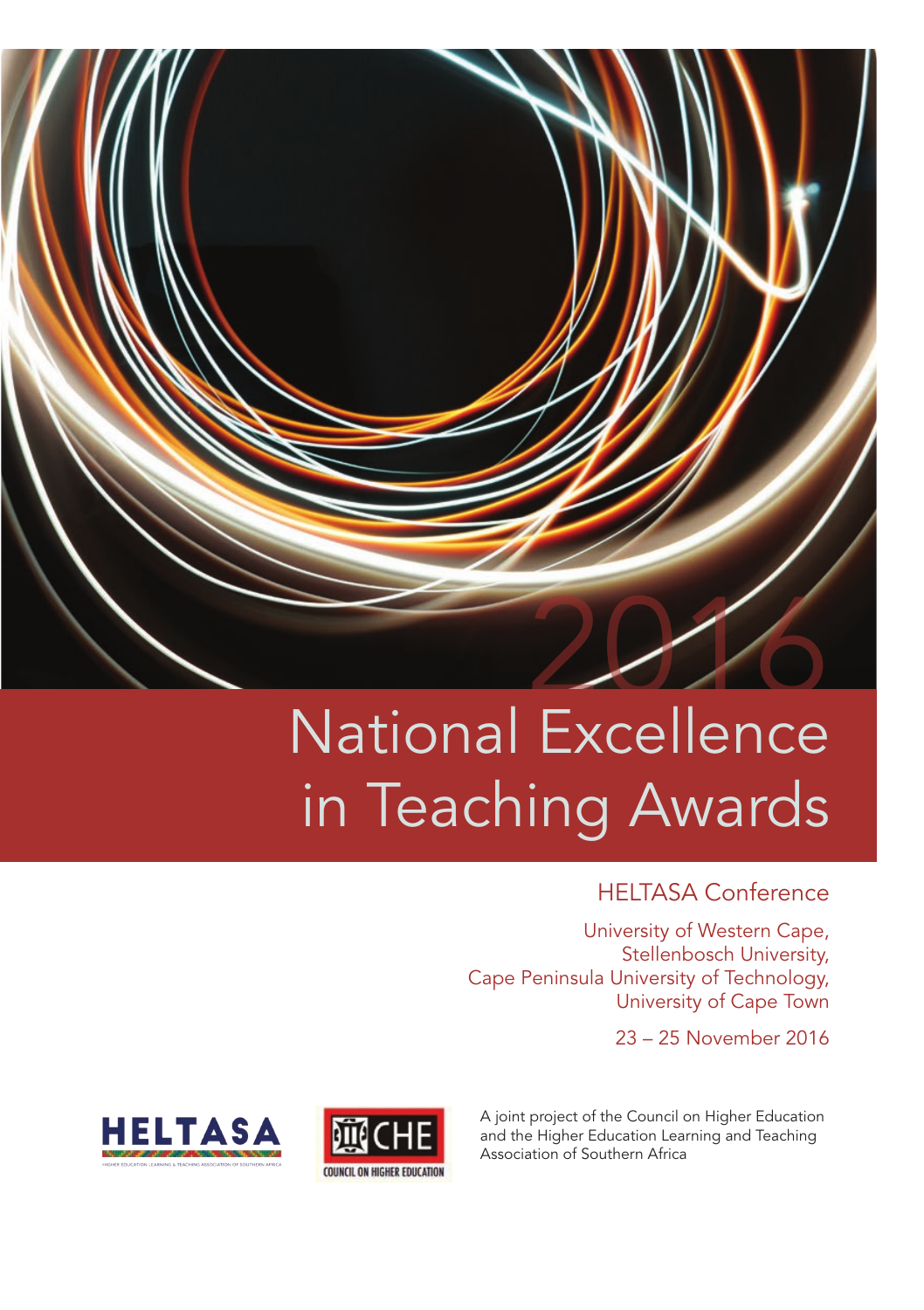

# FOREWORD

Diane Grayson Director: Institutional Audits, CHE

2016 has been a year of enormous upheaval in many parts of the world. Natural and political disasters, caused, or at the very least exacerbated, by human greed and selfishness, have resulted in enormous suffering for millions of people. The disparities between rich and poor are increasing, with half of the world's wealth held by 1% of its population. Higher education in many countries, South Africa included, has a vital role to play as an escape route from a life of poverty for individuals and a foundation for social and economic development for nations. Being a university teacher is therefore a heavy responsibility – so much is at stake for our students and the communities of which they are part.

In this year of turmoil, I have had the privilege of spending a day at nearly all of South Africa's universities as part of the Quality Enhancement Project (QEP). The QEP, which began in 2014, is a national project lead by the CHE to improve student success in higher education in South Africa, by which we mean, "enhanced student learning with a view to increasing the number of graduates with attributes that are personally, professionally and socially valuable"1 . In this first phase of the QEP we have asked universities to engage with four focus areas: enhancing academics as teachers, enhancing student support and development, enhancing the learning environment and enhancing course and programme enrolment

1 http://www.che.ac.za/focus\_areas/quality\_ enhancement\_project/framework

management. In 2014 universities submitted a baseline report on what they were doing in each focus area that was working and how they knew, what they tried that was not too successful and why, and what they planned to do in the near future. At the end of 2015 they reported on what they had done or were planning to do to improve in each focus area. This year, peer reviewers and I have visited institutions as critical friends, using Appreciative Inquiry<sup>2</sup> as a frame, to talk about the journey to improvement.

<sup>2</sup> Cooperrider, D.L. and Srivastva (1987). Appreciative inquiry in organizational life. In Woodman, R.W. & Pasmore, W.A. (Eds), Research in Organizational Change and Development, Vol.1 (pp 129-169). Stamford, CT: JAI Press.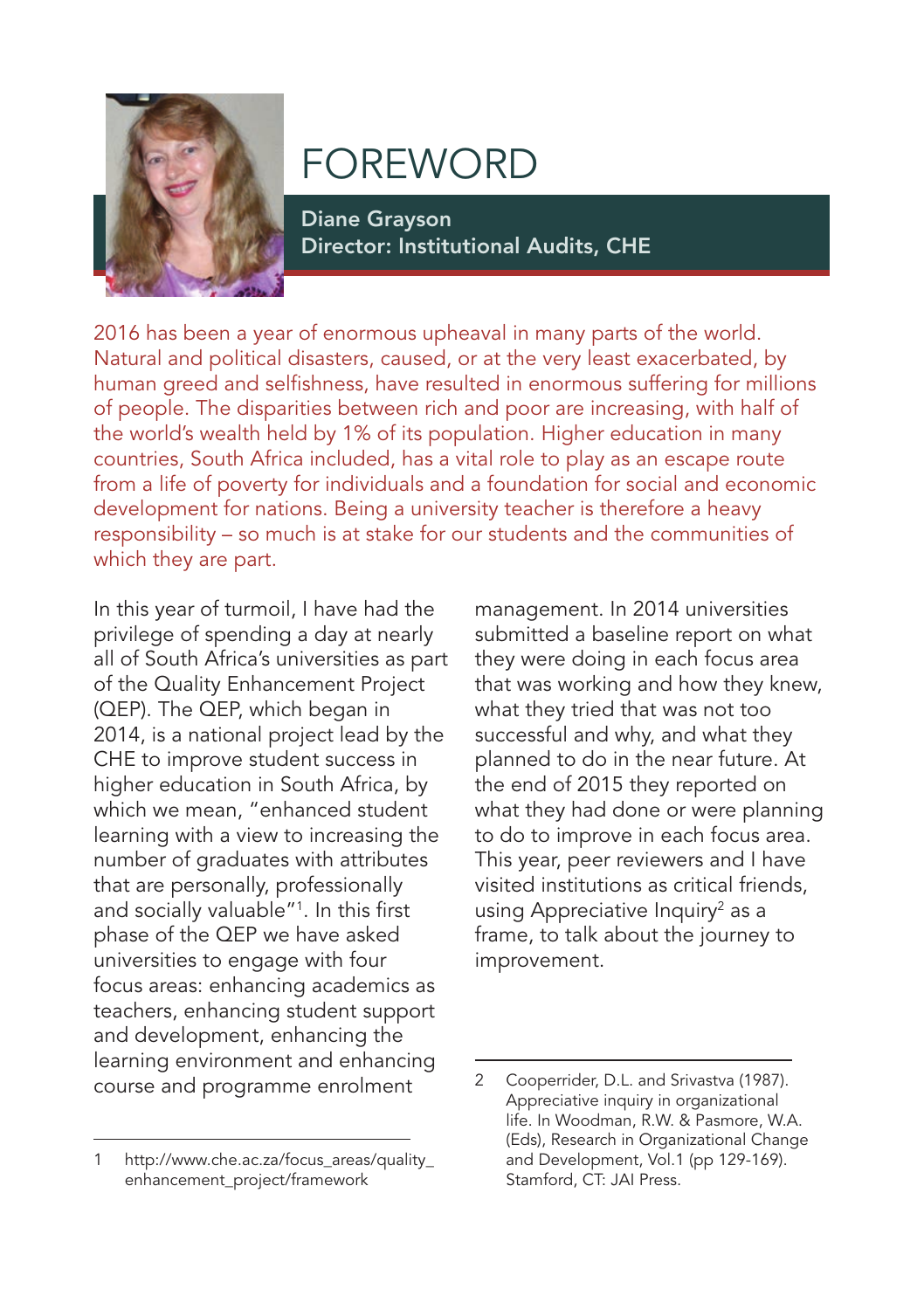One of things that emerged clearly from these visits is the benefits of having members of a university community reflect together, deeply and honestly, across siloed structures and past jealously guarded turf, on what is being done for and with students, and what could be done differently, done better, restructured, renewed, reimagined. Another thing that has emerged is that there is, not surprisingly, much that can and should be shared among universities. While there are clear differences in institutional culture and context, the broader socio-political-economic environment is shared. Each university has something innovative, interesting, ingenious to share, and each has something to learn. Therefore, in the QEP visits we often suggest that one university that is grappling with a particular problem contact another one that has made some headway in addressing that problem. Student success is not an area in which we can afford to compete – we all need to do everything in our power to help as many students as possible to succeed. And central to this is the quality of university teaching.

From the QEP reports and visits we see numerous ways in which universities can enhance and assure the quality of teaching. And education development professionals have a vital role to play, as more and more academics are appreciating that good university teaching requires knowledge, insight and skills that they do not typically acquire while doing a PhD in their discipline, and more universities are requiring and rewarding good teaching.

I said at the beginning that university teaching is a heavy responsibility. It is also a great privilege. University teachers have the opportunity to engage their students in lifechanging, transformative experiences. That is what the National Excellence in Teaching award winners are doing, each in his or her own way. They do it in different subjects, in different institutions, and using different approaches. What is common is their commitment to their students and to enabling them to succeed, not just in their exams, but in their lives. Abundant congratulations to each of our winners for 2016.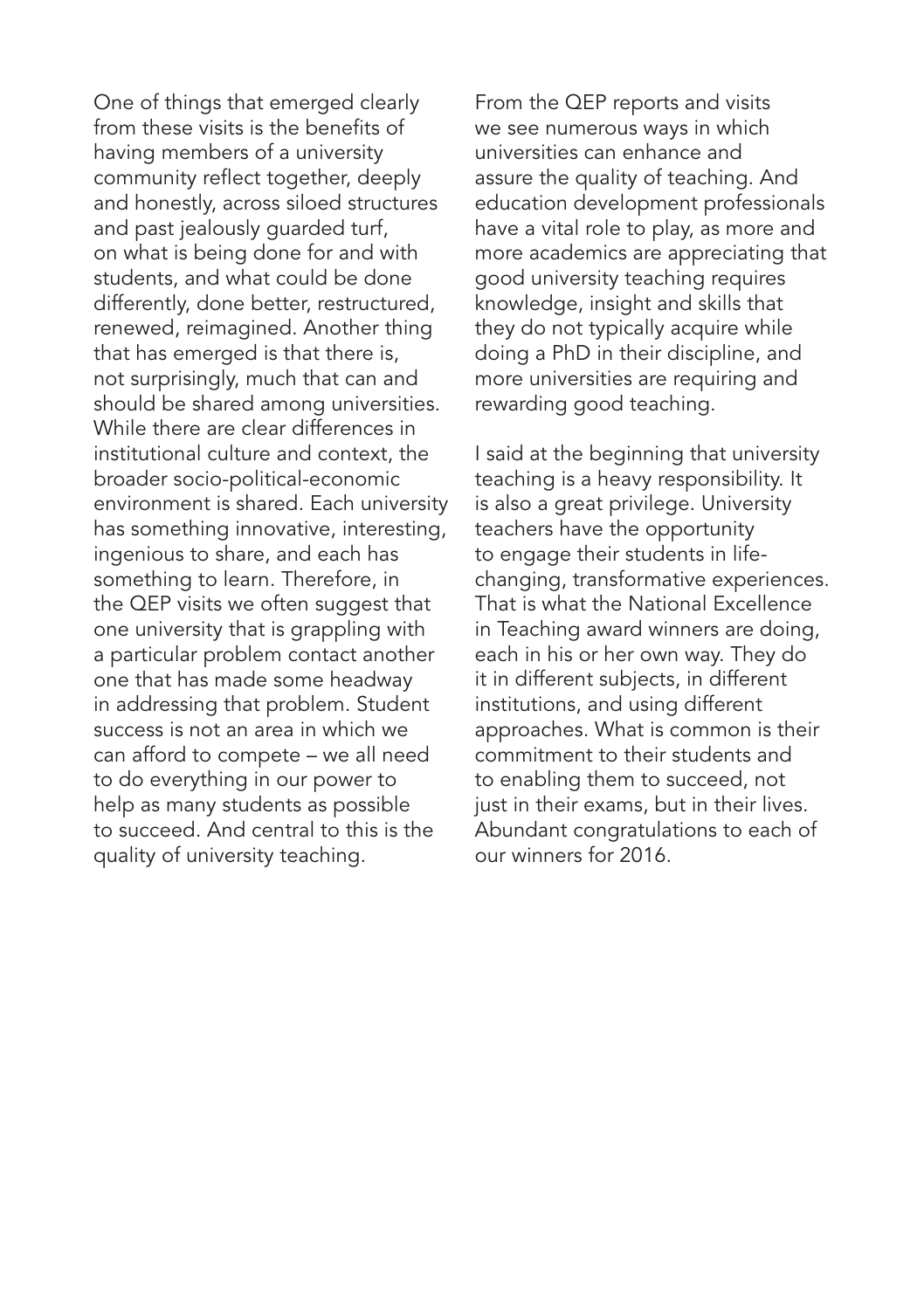

# INTRODUCTION

Amanda Hlengwa HELTASA Chairperson

The increased pressure on higher education in South Africa is difficult to ignore. Now, more than ever our context requires a rigorous, contextualised, reflexive, creative focus on teaching and learning. The National Teaching Excellence Awards is an initiative supported by the Council on Higher Education in partnership with HELTASA. It is poised to be a national resource for scholarly and considered engagement with what is required in 21st Century teaching.

In a country such as South Africa, quality teaching attends to contemporary challenges as well as utilising disciplinary frameworks to transcend the constraints of the present to a desired future. This requires consistent and considered reflection on a number of key elements: students, knowledge, and disciplinary, institutional and national context. These are not exhaustive but arguably critical in the quest to ensure that teaching is bestowed the equivalent recognition and prestige as research.

With the ever increasing and competing demands on higher education, we ought not to lose focus on the effort to ensure that our students are prepared to be critically engaged citizens of the future. This entails that we examine whether our curriculum development processes encourage innovative approaches designed to improve the student experience. Such processes need to

acknowledge and incorporate into the learning experiences the rich diversity of our student population and ensure that they are taught by disciplinary specialists committed to scholarly enquiry. The complexities involved in quality teaching also require that we take into account the impact of local, global and social contexts on efforts made by disciplinary communities.

Twenty-two years into the democratic dispensation and eight years of this national initiative, we know that quality teaching can mean the difference between a student passing or failing, getting a degree and finding highly paid work, or continuing in the cycle of poverty which may have dogged their family for generations. Changing the way we value teaching in our universities has potentially life-changing implications and the National Teaching Excellence Awards needs to be seen in this context.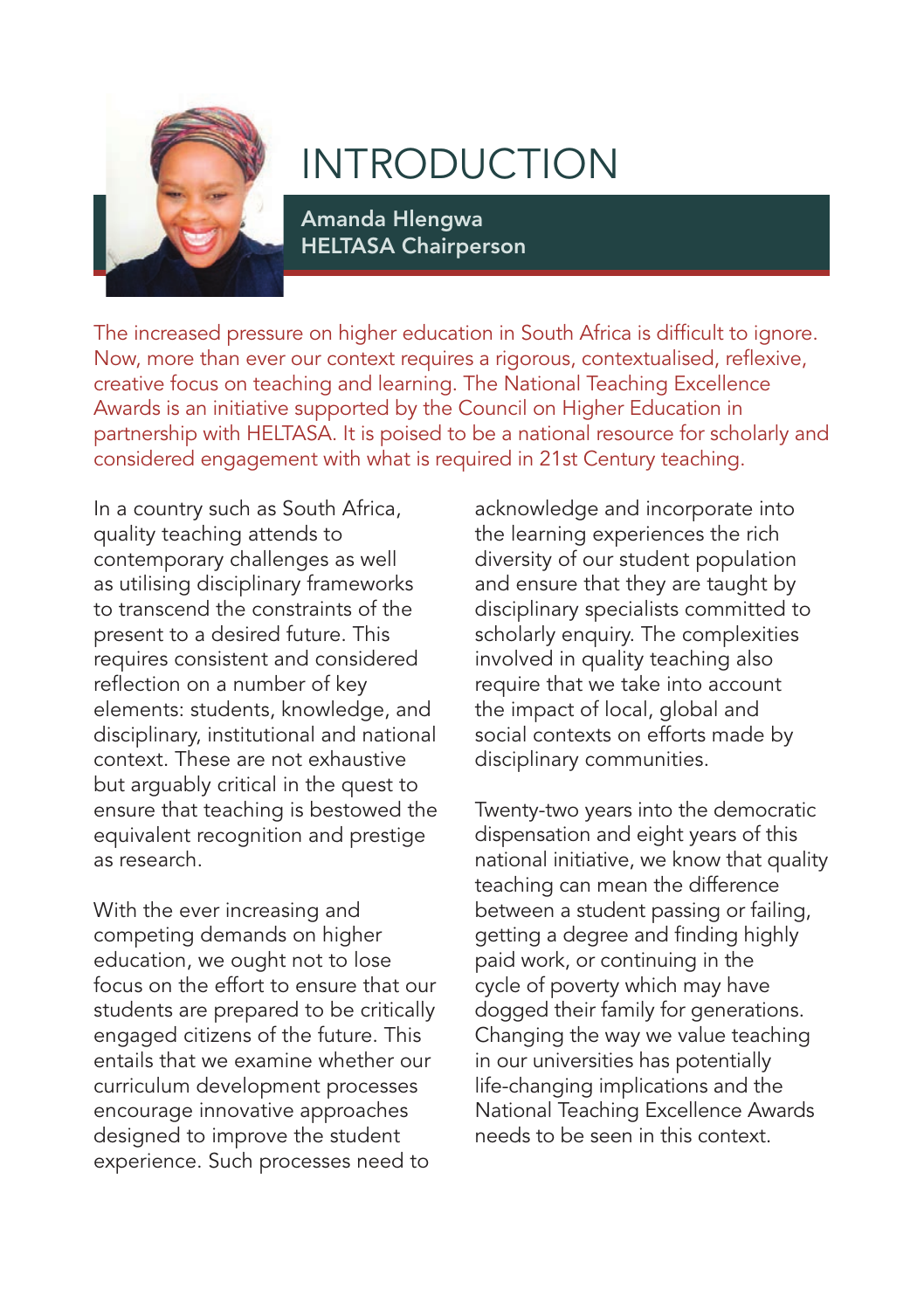The 2016 National Teaching Excellence Award winners come from a wide range of disciplinary backgrounds and institutional contexts. Common to them all is the ability to create environments in which their students can flourish as learners regardless of what or where they are learning. Given the very different levels of resourcing in this country and the diverse nature of institutions and programmes, the ability to respond to challenging contexts whilst, at the same time, creating in students the belief that they can reach the expectations their academic teachers have of them is

critical. All of the Awardees this year have demonstrated to a committee of peers judging the awards that they can do this - and much more besides.

As the outgoing HELTASA President, it gives me immense pleasure to once again salute another group of exemplary academics. I congratulate the winners and commendees of the 2016 Awards on their achievements. Even more importantly, along with many others, I look to them to provide the leadership and direction in teaching and learning our country so badly needs.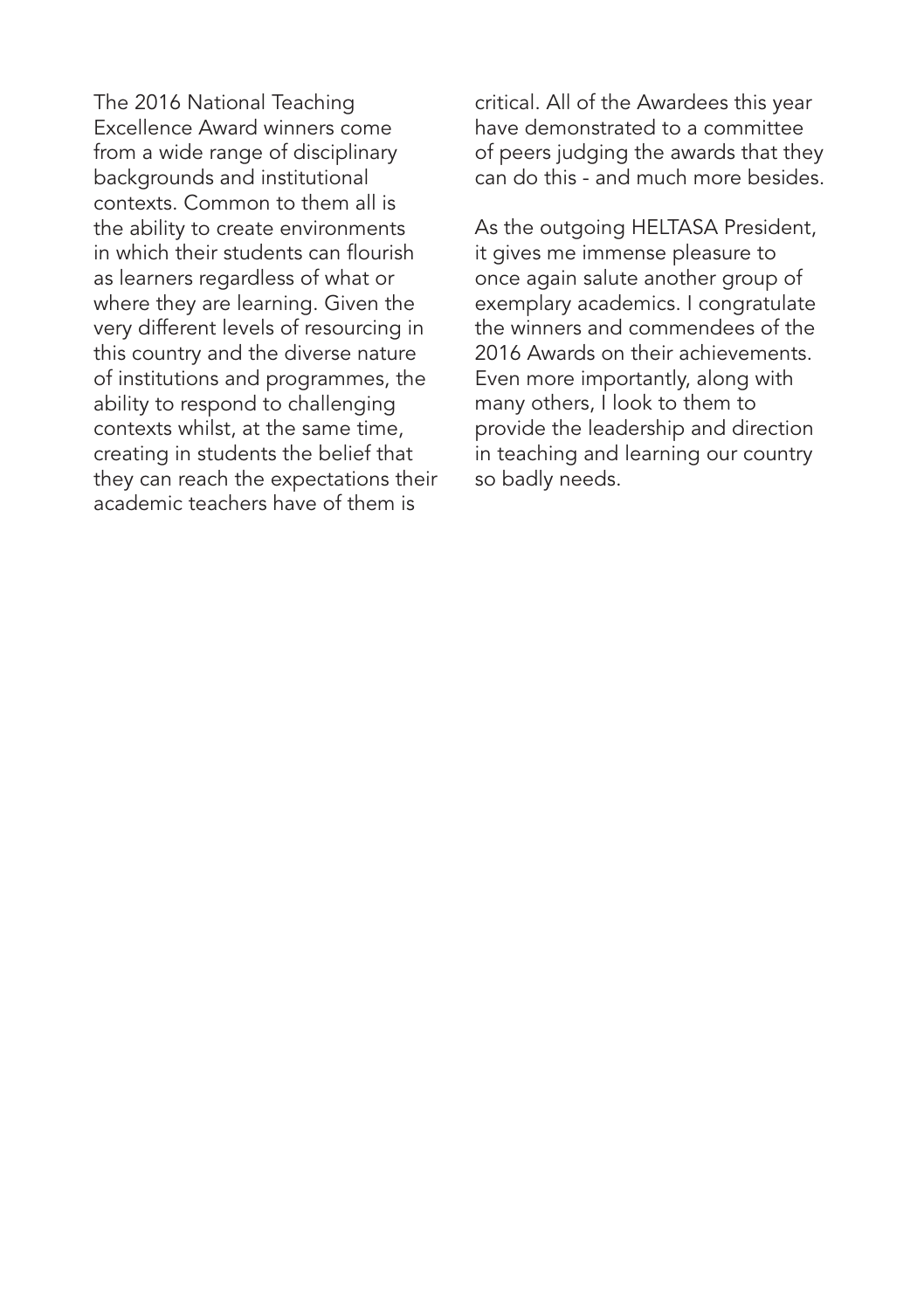

# WINNERS: Teaching Team

Astrid Schmulian and Stephen Coetzee

Astrid Schmulian and Stephen Coetzee, Chartered Accountants from the Department of Accounting - University of Pretoria, co-teach as the International Financial Reporting Standards 'Rookies Team' (http://www. ifrsrookies.com/). Their aim is that their students learn actively, through observing their interaction with one another, and through their interaction with their students, to think more critically, read more attentively, communicate more precisely, while growing as independent thinkers and life-long learners.

Their classes are characterised by controlled chaos - boot camps, cases, discussions, debates and role plays. They have flipped the rule-based lecture online and complimented their class with webinar-based tutorials.

Through co-teaching they have woven their individual experiences, perspectives and personalities into a cohesive learning experience that is intellectually challenging and pedagogically engaging. Their research flows from and informs their teaching.

They were the first South Africanbased authors to publish in *Issues in Accounting Education* and are jointly ranked 8th on the Brigham Young individual accounting education rankings for 2015, contributing to UP's Top 5 Brigham Young institutional ranking and the Department's ranking in the Top 200 on the QS World University Rankings by Subject.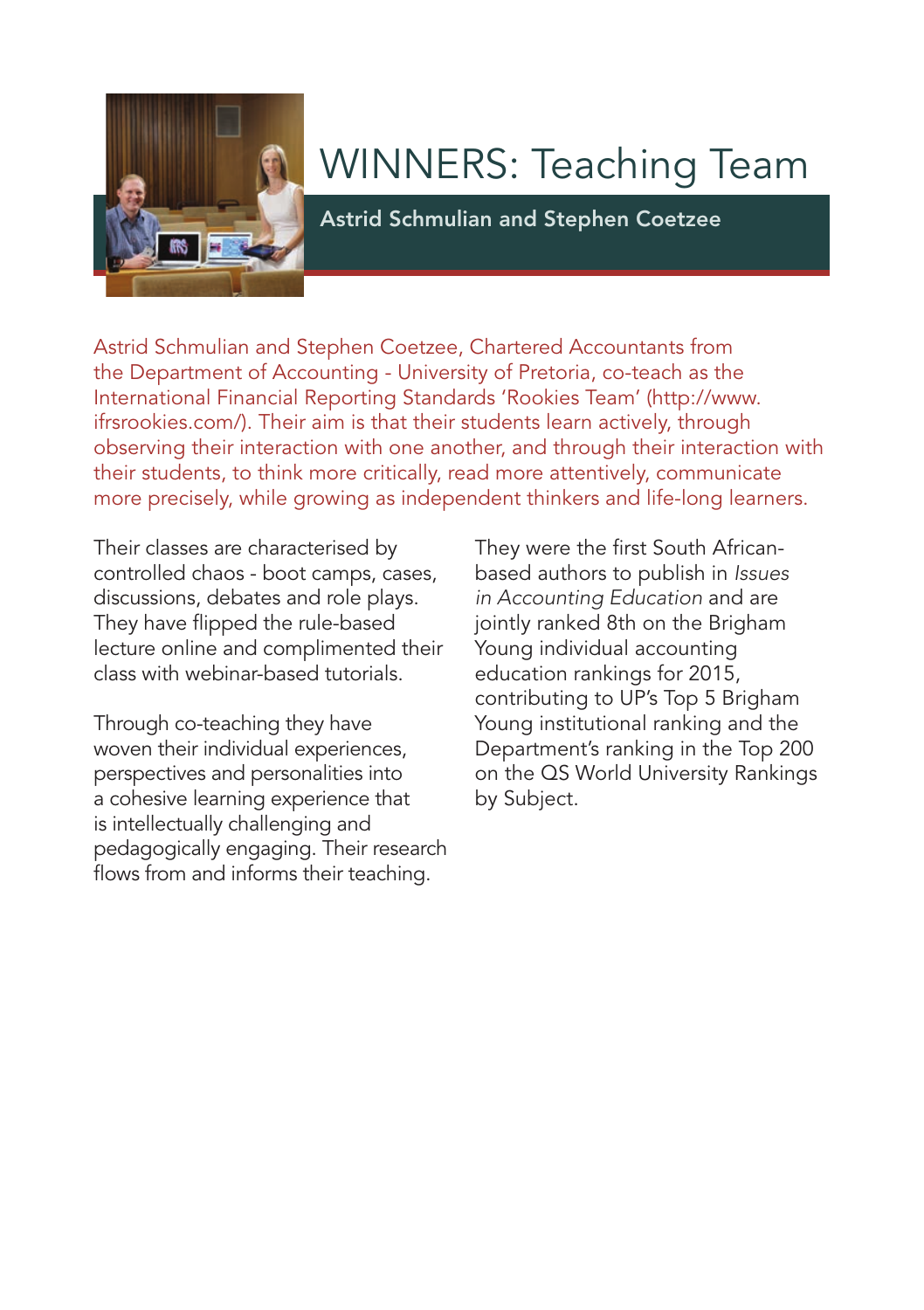

Philip Baron

Philip Baron started his lecturing career at the age of 20 at the former Technikon Witwatersrand. His teaching technique is based on a cybernetic approach, which involves the regulation and evolution of systems. He is inspired by Von Foerster's premise that the listener, and not the speaker determines the meaning of an utterance. This implies that the learner's own expression of understanding is more important than the teacher's.

Philip uses Teachback amongst other conversation theory tools to engage learners. He follows the thinking that knowledge and knowing are different. The difference lies in that knowing requires a knower, and is tied to context and observation. Thus, he strives to work with the individual understandings of each of the actors within the class by creating a scope for each person's own frame of reference within the learning system.

He uses the learners' background as part of the curriculum making the course content personal to the learners, while also creating scope for a collaborative learning environment where cultural diversity and different language systems are integral parts of the learning process.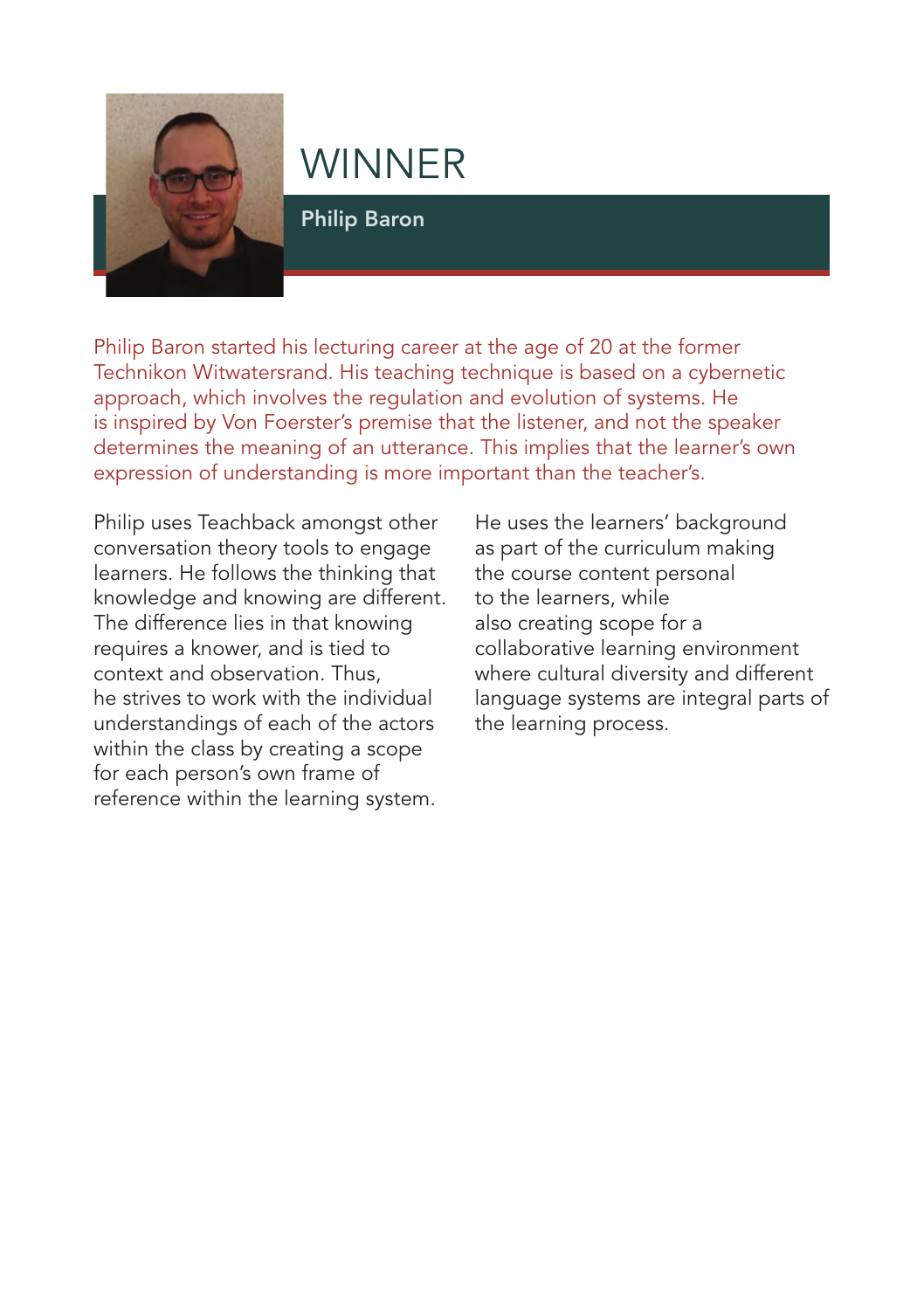

Zafeer Nagdee

Zafeer Nagdee is a senior lecturer of governance at the University of Johannesburg. He is also a qualified Chartered Accountant (SA) and Registered Auditor (SA), having previously worked with several of South Africa's largest listed companies before transitioning into academia. His teaching work has involved the development of South Africa's first accredited leadership programme for prospective chartered accountants through which he was recognised as one of South Africa's Top 35 Chartered Accountants under the age of 35.

Zafeer holds a Master's degree in International Accounting and is also an award winning researcher who has published his works internationally. As a recognised thought leader within business, Zafeer regularly delivers talks at events both locally and abroad, having recently been invited to speak at the Wharton Business School within the Ivy League institute of the University of Pennsylvania.

Zafeer has also been recognised through accolades from the private sector as an advocate of responsible business practice, principled progress and innovation in addressing worldscale issues.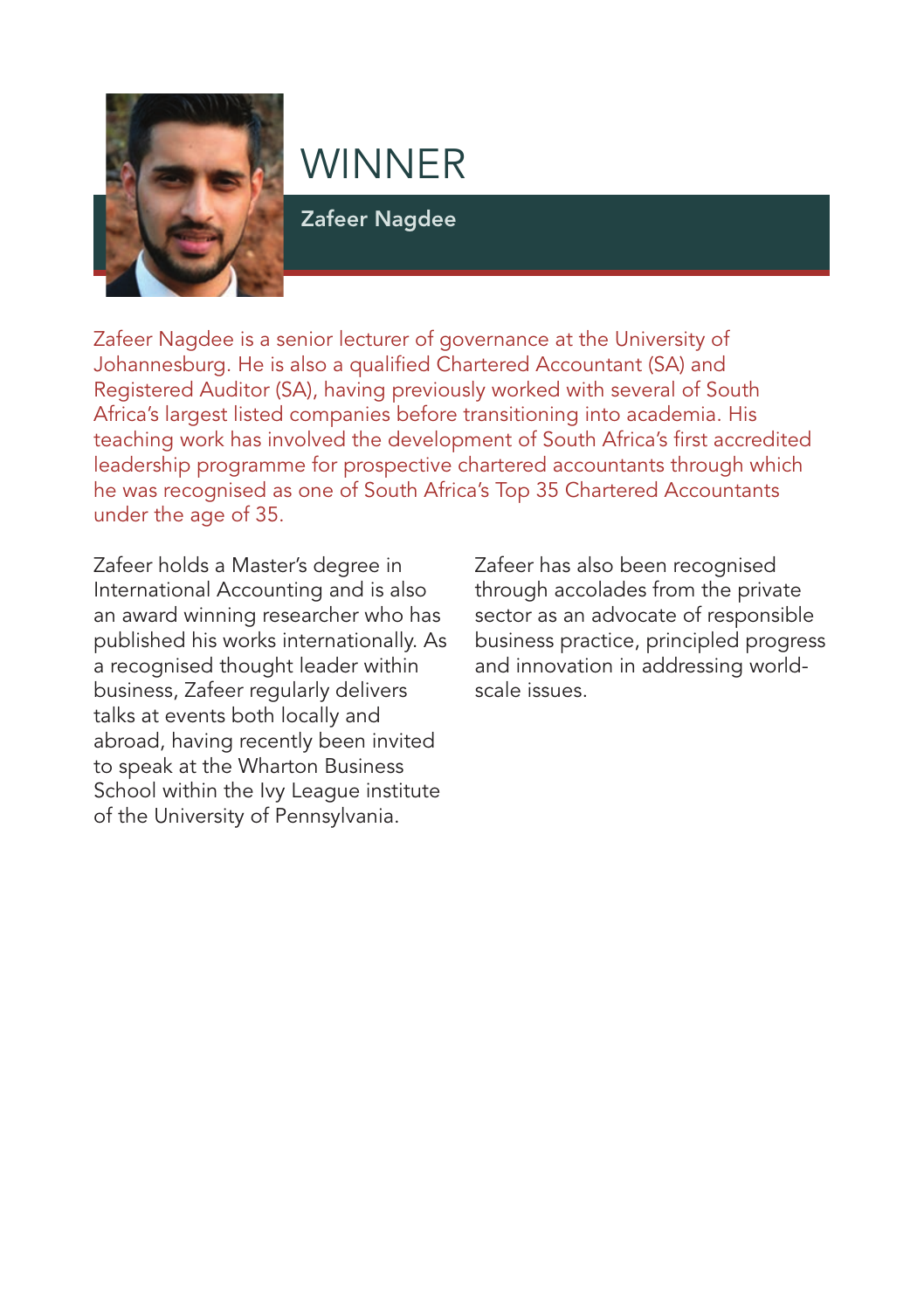

Rosemary Quilling

Rosemary Quilling is a senior lecturer in Information Systems & Technology at the University of Kwazulu-Natal. She sees teaching and learning as a way of life, a way of "being and becoming". As such she challenges herself and her students to question the assumptions they bring to learning. Her modes of delivery range from classroom based active learning techniques to emerging technologies. These tools support her view of teaching as a conversation, with participation and the construction and sharing of artefacts of learning, as key processes.

Since 2002 she has used more than 10 applications like WebCT, Moodle, Mahara, Ning and Edmodo. The challenging of assumptions is supported by boundary-crossing initiatives such as placing her Honours students in a collaborative classroom with Kenyan Computer Science Honours students (Daystar University) and in another instance; with American MBA students (University of Massachusetts), by using virtual worlds, social networks, cloud-based storage and YouTube.

Aside from other IS&T research and her previous work in Ocean Climatology, Rose has 6 journal papers, 20 conference presentations and 4 research grants that focus on the SOTL and the use of educational technologies in particular.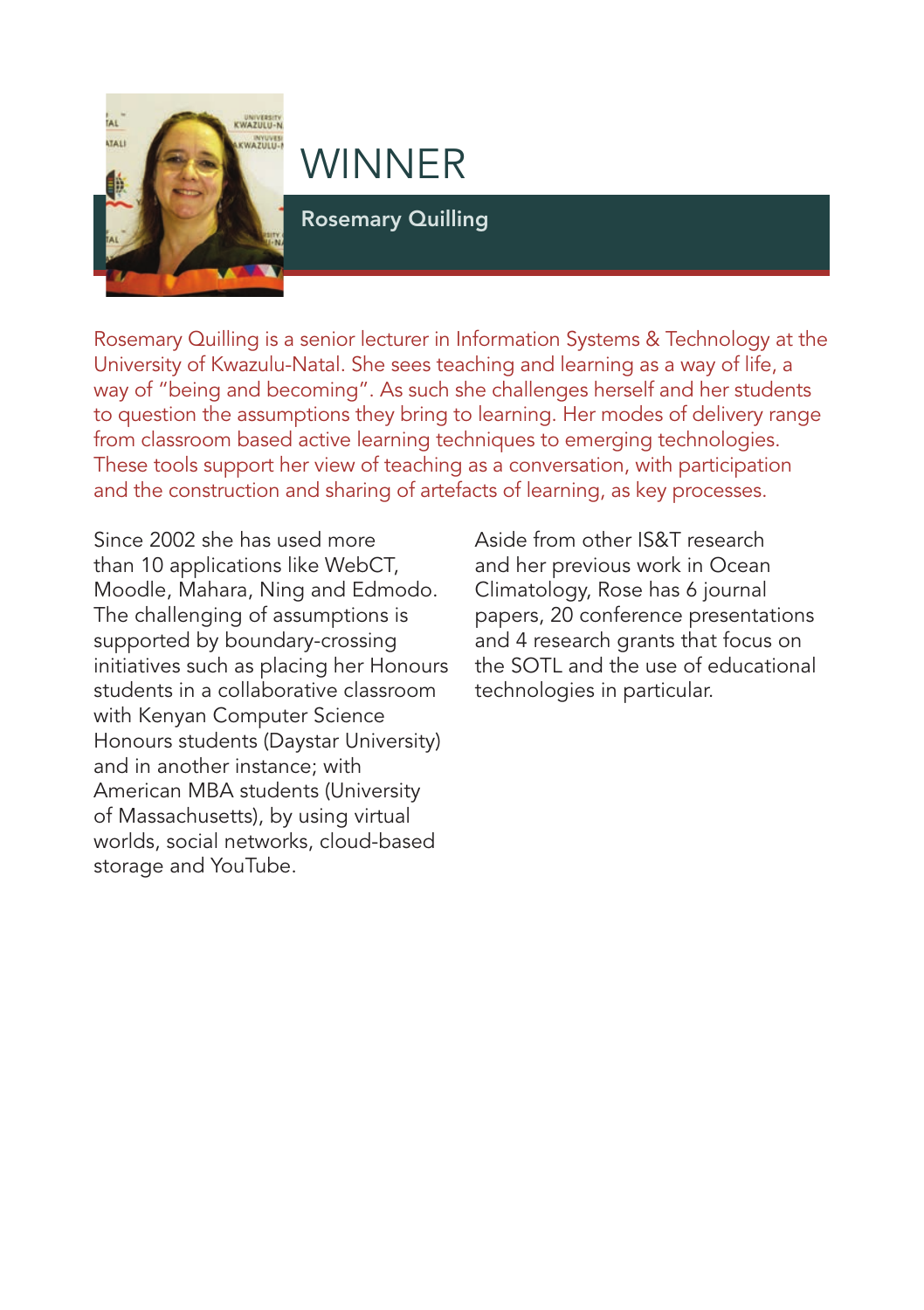

L.J. (Nic) Theo

Nic's educational background is interdisciplinary, spanning a BA in English literature, a post-graduate LLB, a Masters in African Studies based in philosophy and feminist sociology, and a PhD in Gender Studies focused on the epistemic representation of subjectivities in psychology.

His professional experience includes practice as an attorney, film production and commercial consulting. As a Senior Lecture in CPUT's Media Department he manages the Film Production Programme that follows an explicit mandate to foster social redress and encourage vocational career growth for historically disadvantaged students. His teaching, which covers diploma courses in screenwriting and communication science, is strongly informed by the importance of selfawareness, and of empathy with students as individuals from complex communities who must develop a pro-active sense of agency.

His work supervising Masters and Doctoral research in Media Studies is fed by a growing research portfolio focused on the communications architectures of (visual) media. In part this means interrogating semiotic and narrative paradigms in mass communication as they engage discursively and phenomenologically with subjectivities, and exploring how this enables or occludes unusual voices and expressions of individual agency.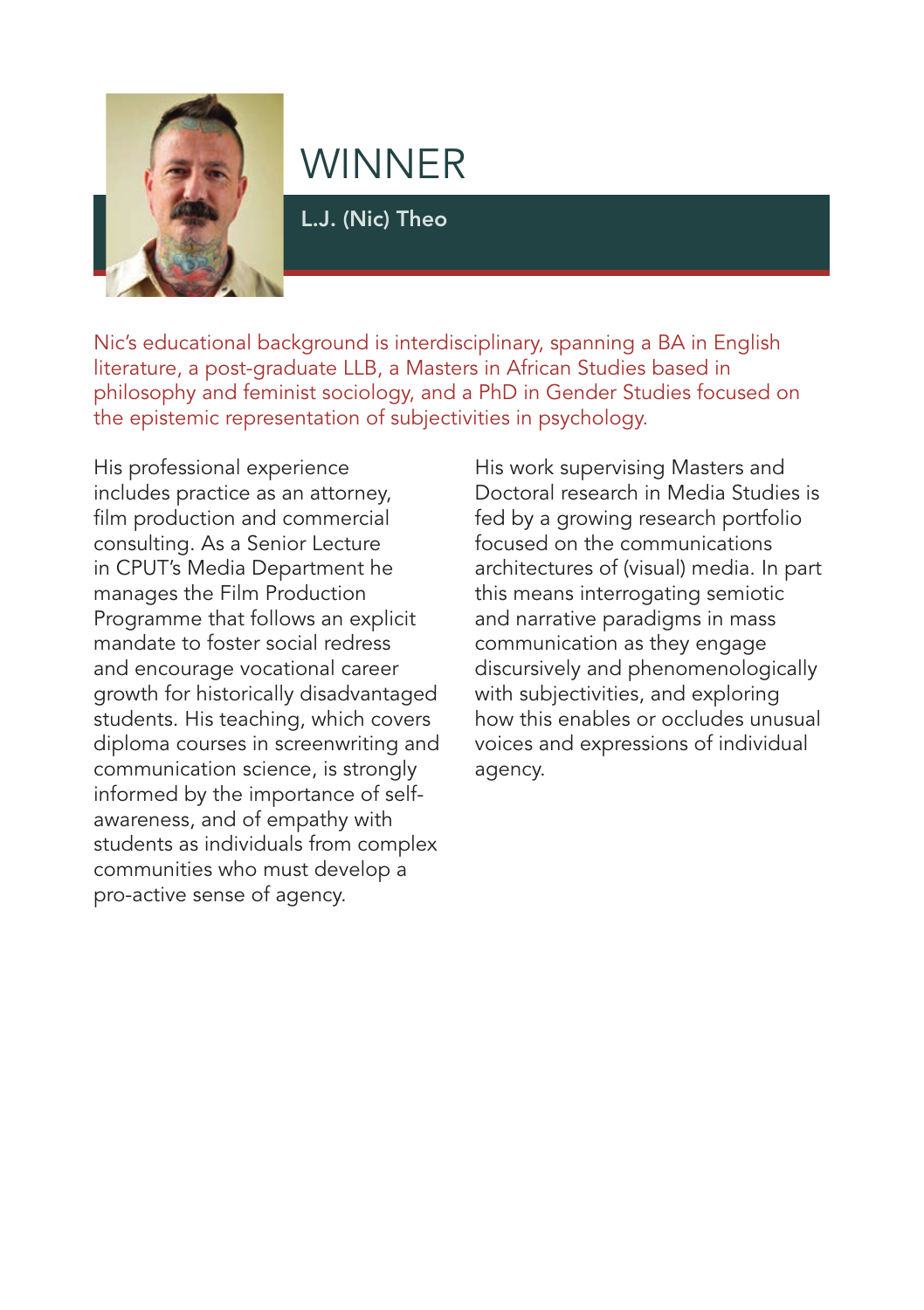

Chrisna Botha-Ravyse

Chrisna Botha-Ravyse realised that she needed to be the change she wanted to see in her classroom when she was confronted with the realisation that students of today are not living in her times, but she is in fact living in theirs. She found that in order to reach this generation on their level she will have to change her teaching strategy but also broaden her knowledge of the students she is involved with every day.

She started her journey on really become expert in teaching with technology. She rolled out an electronic multimedia with embedded study guide and she also designed and successfully implemented a serious game to help with the teaching of soft-skills in the classroom. She was also faced with the reality that not all her students had ready access to technology or experience with its use. She consequently also broadened her

research focus to field of health education with technology. She became team leader of the subprogram: An institutional perspective on using and evaluating technology for learning in HE, training, and industry of TELIT SA a research focus area on Vaal Triangle Campus. Dr Botha-Ravyse believes that excellence in teaching is to be able to adapt in change in such a way that your students will look at you and tell you that you are a great teacher.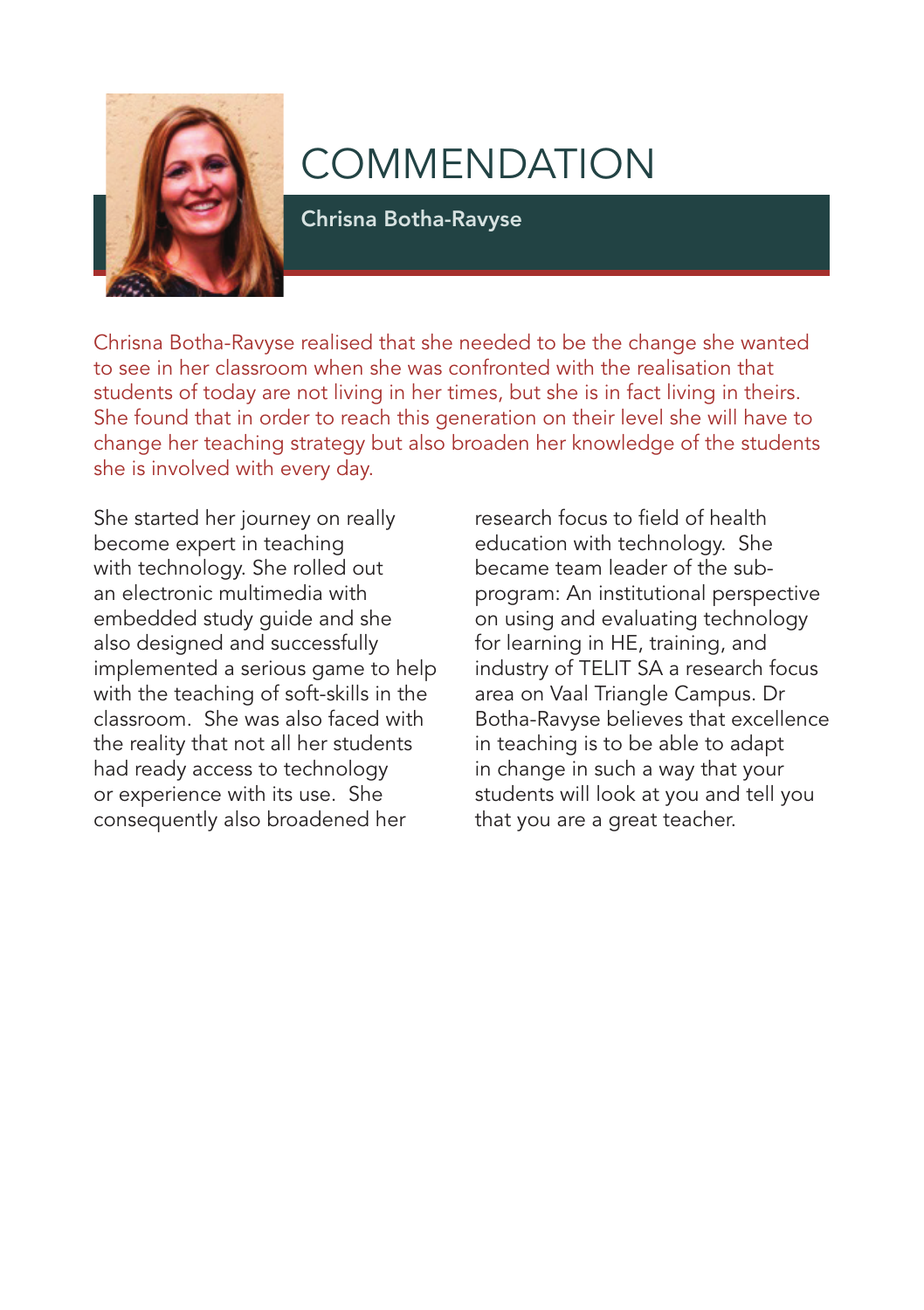

Joanne Hardman

Joanne Hardman is a senior lecturer in Educational Psychology at the School of Education (UCT) where she teaches on all postgraduate courses across the school. A Commonwealth Scholar, she obtained her PhD in Education in 2008. She currently holds the Distinguished Teachers Award at UCT for her work with students and in curriculum design and implementation. She is also a recipient of the Mellon Young Scientist award and an NRF C2 rated scholar. While her academic research is well respected nationally and internationally, it is in her role as a teacher that Joanne thrives.

As a teacher, Joanne's identity is one of mediator, or active guide, who assists students to achieve success in their chosen degree courses. Joanne is a teaching/learning specialist and locates her pedagogical philosophy in the cultural historical and sociocultural work of Vygtosky, Luria and Leontiev. Essentially, this philosophy promotes a transformative pedagogy, understanding that no student is unable to achieve optimally in the academy in the presence of the appropriate scaffolding and mediated, or guided instruction. This is quite a labour intensive way of teaching as it requires that one

is able to meet the learning needs of heterogeneous students, giving individual attention where it is needed (sometimes to classes as large as 190 students).

Over the years, she has had to develop curricula to meet the needs of students' who present as significantly under prepared for university study. Joanne has been instrumental in developing two core streams in the School of Education, Masters in ICTs and Masters in Primary Education. As a teaching/ learning specialist, her research in this area naturally informs her practice.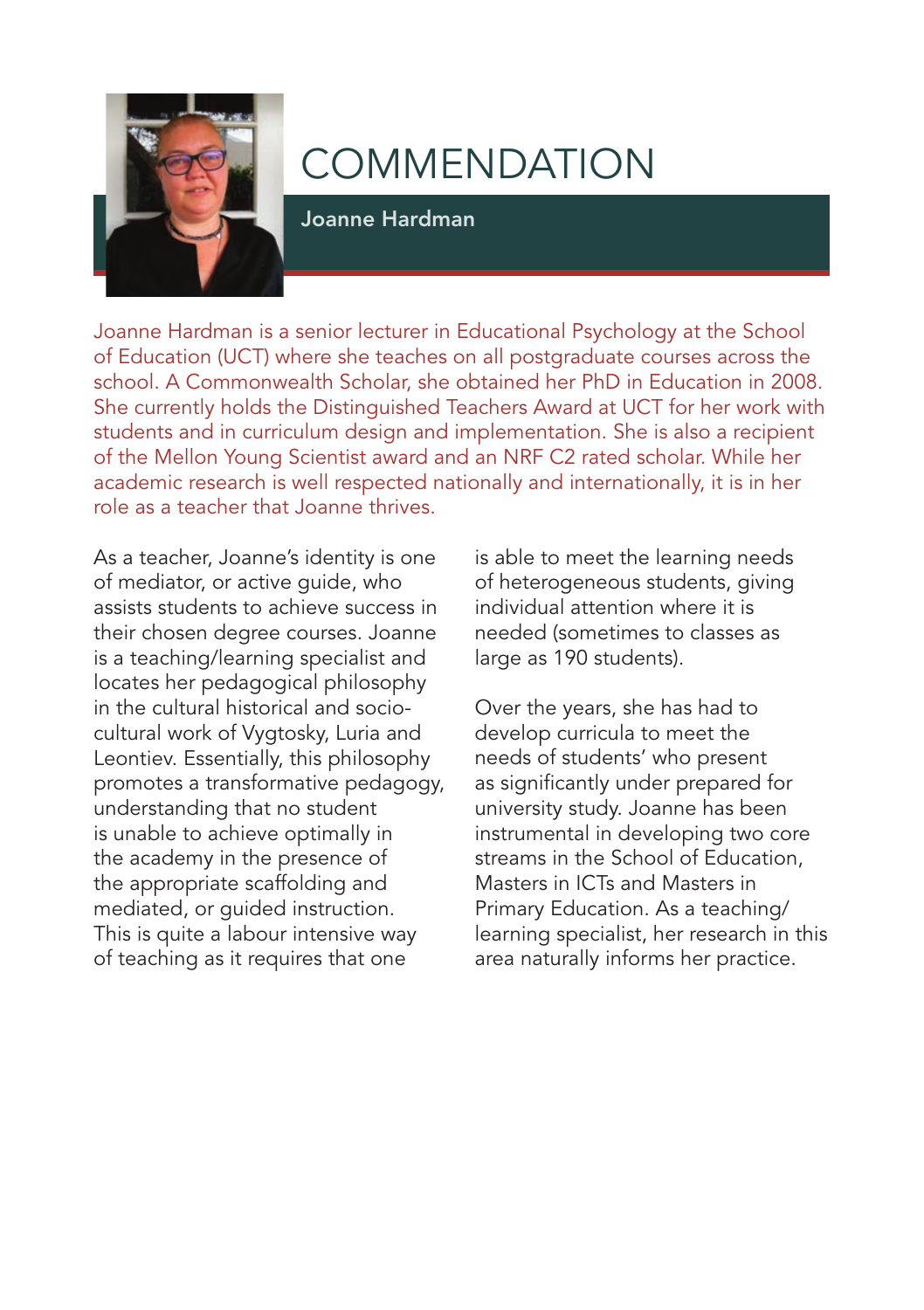

Leonie Goosen

Leonie Goosen is currently a lecturer in Pharmaceutical Chemistry in the Faculty of Pharmacy at Rhodes University. She graduated with a PhD in Organic Chemistry from the University of the Free State in 2007 and a PG Dip (HE) with distinction from Rhodes University in 2014. She received the Rhodes University Vice Chancellor's Distinguished Senior Teaching Award in 2014 and the Academy of Pharmaceutical Sciences of South Africa's Distinguished Teacher of the Year Award in 2016.

Her 30-year career dedicated to teaching encompasses curriculum design and teaching at many different levels in a range of subject areas related to chemistry. This includes High Schools, Universities, NGO's, in-house training in Chemical Industries as well as in service training of high school educators. She believes that teaching should not just come from the head, but also from the heart and draws from different disciplines in the social sciences to enhance the motivation, self-efficacy, loci of control, meta-cognition and other life skills of her students. She combines this with her knowledge and acknowledgement of the multiplicity of life histories and experiences of her students to create safe spaces where her students can learn a traditionally complex and difficult subject without fear of ridicule and censure.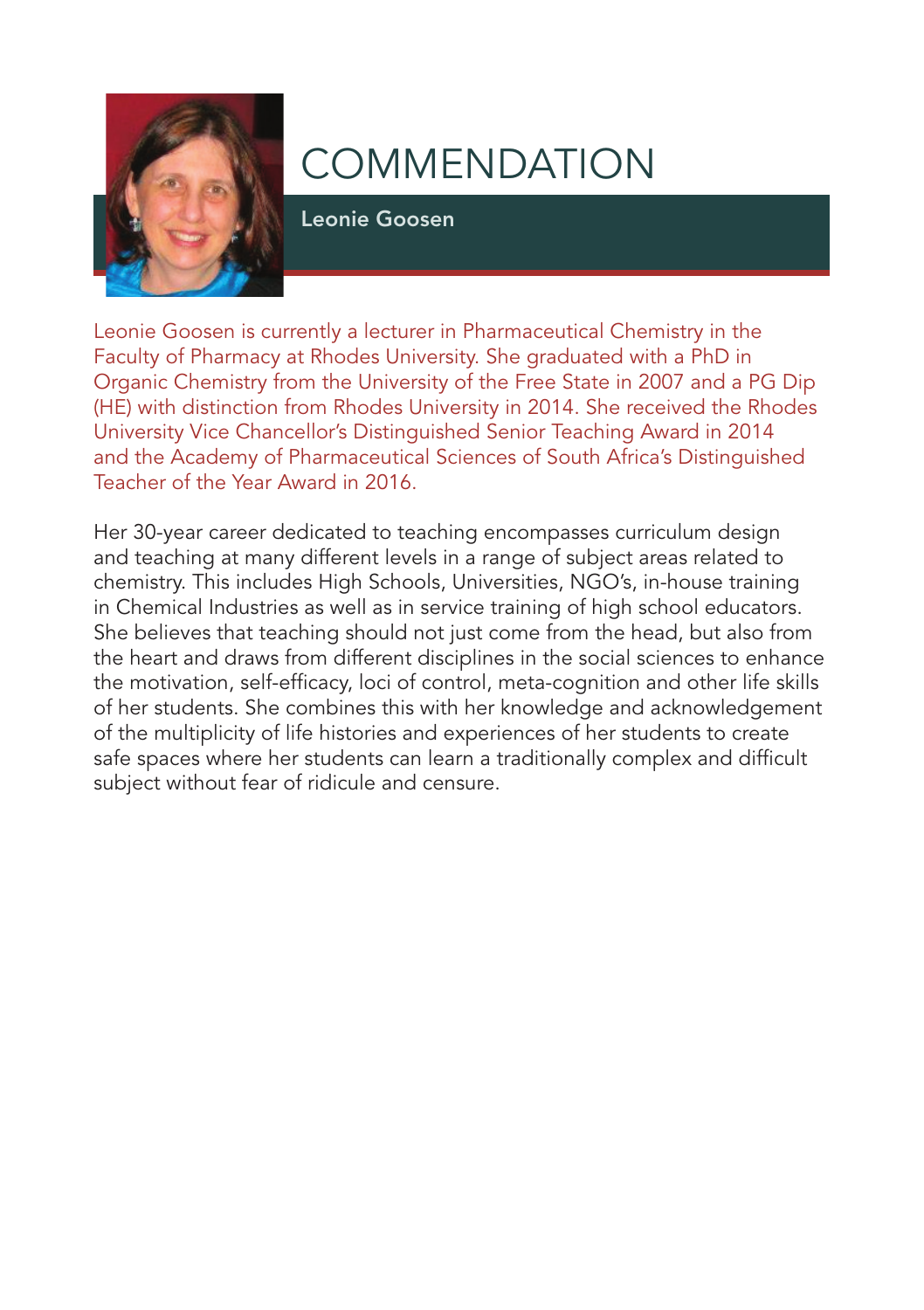

P.K. Ramdayal

P.K. Ramdeyal holds both a BSc and BSc (Hons) degree in Computer Science from UKZN, having branched into the information and knowledge management space when he enrolled for an MPhil degree in Information and Knowledge Management at the Centre for Knowledge Dynamics at Stellenbosch University.

P.K. is a lecturer in the Department of Information and Communication Technology at the Mangosuthu University of Technology. He has been involved in higher education for the past two decades, having previously served in the IT departments at UDW (UKZN), MLST (DUT), and TSA (UNISA). P.K's overall approach to teaching is a holistic one based on the notion that the purpose of higher education is "to make students employable", so that they may be sufficiently skilled to lead productive and meaningful lives. His materials design efforts are aimed at helping students to develop abilities and skills to access, extract and synthesise knowledge, so that they may be empowered to operate in the information age and new knowledge society. Consequently, independent learning is encouraged through graded activities requiring students to discover knowledge (outcomes are deliberately vague). Exposure to new and emerging technologies is key to preparing students for the world of work, and he achieves this through a series of Saturday seminars.

He makes extensive use of the Blackboard Learning Management System for TLA activities. In particular, he makes use of blogs to develop English language skills and puzzles such as Sudoku to develop logic and numeracy skills. P.K.is a strong proponent of the mixed methods research methodology, believing that pragmatism in academic enquiry is a major prerequisite to ensuring that research into educational matters are reflective of the current diverse state of affairs in the higher education sector in South Africa. His work is driven by the firm belief that ICTs do not merely reinforce the infrastructure of higher education but greatly increase our power to implement the academic ideal that knowledge is important. P.K. is currently a National Vice-President of the Higher Education Information and Communication Technology Association (HEICTA) of South Africa, an organisation representing the interests of IT lecturers at Universities of Technology and Comprehensive Universities in South Africa. The organisation is primarily concerned with curriculum matters and is deeply involved in advancing the interests of the IT HE sector.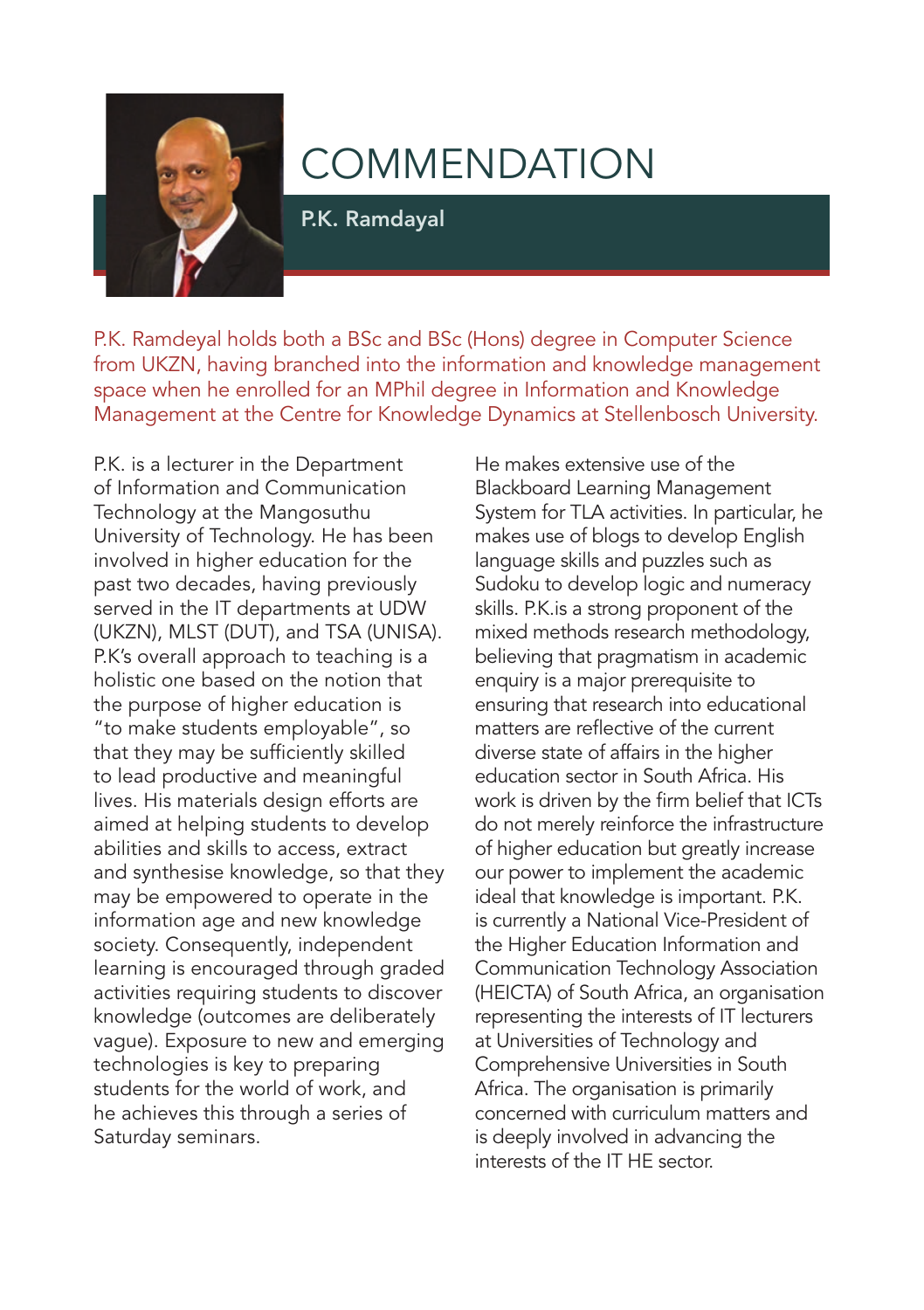## EVALUATION PANEL



Sioux McKenna Rhodes University



Amanda Hlengwa Rhodes University



Diane Grayson Council on Higher **Education** 



Kwena Masha University of Limpopo



Langutani Masehela University of Venda



Jean Farmer **Stellenbosch** University



Masebala Tjabane Vaal University of **Technology** 



Rubby Dhunpath University of KwaZulu-Natal



Lindsay Clowes University of Western Cape



Marianne Engelbrecht Council on Higher **Education**